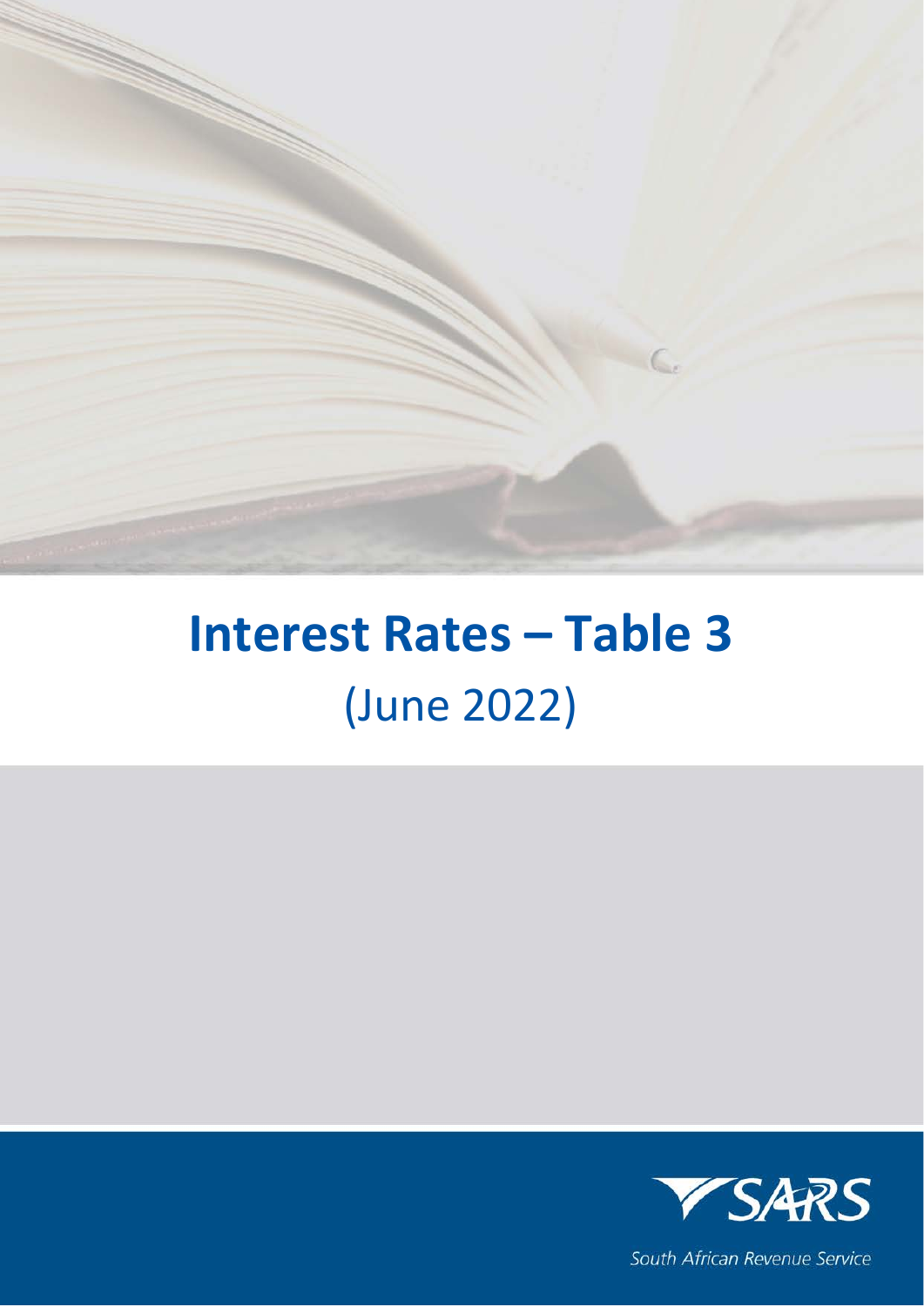## **TABLE 3**

## **INTEREST RATES**

## **The term "official rate of interest" is defined in section 1(1) of the Income Tax Act 58 of 1962 (the Act)**

A taxable benefit (fringe benefit) arises if an employee incurs a debt in favour of the employer, any other person by arrangement with the employer, or an associated institution in relation to the employer, if no interest is payable or if the interest payable is less than the "official rate of interest". The difference between the amount which would have been payable if the debt had incurred interest at the official rate, and the interest actually paid by the employee, is taxed as a fringe benefit.

| <b>DATE FROM</b> | <b>DATE TO</b> | <b>RATE</b> |
|------------------|----------------|-------------|
| 01.03.1985       | 30.11.1985     | 18.00%      |
| 01.12.1985       | 31.12.1987     | 15.00%      |
| 01.01.1987       | 31.05.1989     | 13.00%      |
| 01.06.1989       | 30.04.1990     | 16.00%      |
| 01.05.1990       | 31.07.1992     | 19.00%      |
| 01.08.1992       | 31.12.1992     | 17.00%      |
| 01.01.1993       | 31.01.1994     | 15.00%      |
| 01.02.1994       | 31.08.1995     | 14.00%      |
| 01.09.1995       | 30.11.1998     | 16.00%      |
| 01.12.1998       | 30.04.1999     | 19.00%      |
| 01.05.1999       | 31.08.1999     | 16.00%      |
| 01.09.1999       | 29.02.2000     | 14.50%      |
| 01.03.2000       | 30.09.2001     | 13.00%      |
| 01.10.2001       | 28.02.2002     | 10.50%      |
| 01.03.2002       | 31.08.2002     | 11.50%      |
| 01.09.2002       | 28.02.2003     | 13.50%      |
| 01.03.2003       | 30.06.2003     | 14.50%      |
| 01.07.2003       | 31.08.2003     | 13.00%      |
| 01.09.2003       | 30.11.2003     | 12.00%      |
| 01.12.2003       | 29.02.2004     | 9.50%       |
| 01.03.2004       | 31.08.2004     | 9.00%       |
| 01.09.2004       | 31.08.2005     | 8.50%       |
| 01.09.2005       | 31.08.2006     | 8.00%       |
| 01.09.2006       | 28.02.2007     | 9.00%       |
| 01.03.2007       | 31.08.2007     | 10.00%      |
| 01.09.2007       | 29.02.2008     | 11.00%      |
| 01.03.2008       | 31.08.2008     | 12.00%      |
| 01.09.2008       | 28.02.2009     | 13.00%      |
| 01.03.2009       | 31.05.2009     | 11.50%      |
| 01.06.2009       | 31.06.2009     | 9.50%       |
| 01.07.2009       | 31.08.2009     | 8.50%       |
| 01.09.2009       | 30.09.2010     | 8.00%       |
| 01.10.2010       | 28.02.2011     | 7.00%       |
| 01.03.2011       | 31.07.2012     | 6.50%       |
| 01.08.2012       | 31.01.2014     | 6.00%       |
| 01.02.2014       | 31.07.2014     | 6.50%       |
| 01.08.2014       | 31.07.2015     | 6.75%       |
| 01.08.2015       | 30.11.2015     | 7.00%       |